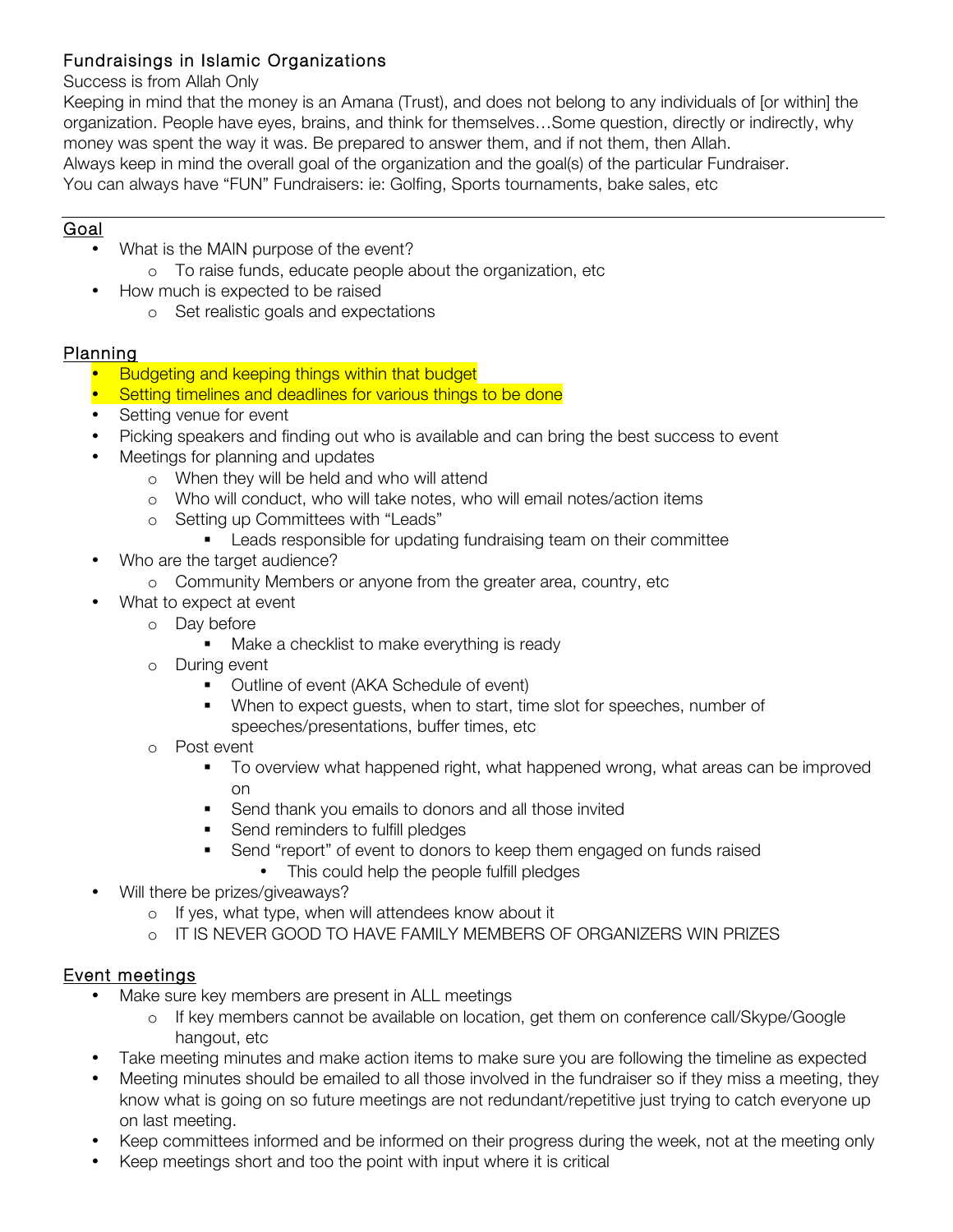#### **Budgeting, the number 1 most important aspect**

- Keeps costs to where things should be and cuts down on unnecessary spending
- Include costs for:
	- o Location/Banquet Hall
	- o Food
	- o Print material (includes all flyers, tickets, pledges, ads, etc)
	- o Other marketing costs (TV/Newspaper ads, Facebook, Twitter, Websites, etc)
	- o Speaker fees
	- o Audio/Video setup
	- o Decorations
	- o Kids entertainment,
	- o Other small nitty gritty items.
- Should keep about 10% more in budget for "unseen" expenses that could arrive.
- Have MULTIPLE quotes for everything and chose the best one (not necessarily the cheapest)
- Try to have sponsors for the event if possible. Sponsors could be Muslim or Non Muslim
- If giving away prizes, try to have sponsors for those too
	- o No need to overspend on prizes/giveaways if they don't bring too much benefit to event

#### Venue

- Have various places in mind (depends on type of fundraiser)
- List pros/cons and costs associated with each location and date
- Pick something practical for the organization and for purpose of the event

#### Committees, with "Leads"

- Leads should be responsible individuals and those who have a specialty/know-how of the work they are being assigned.
- Should have teams who know what to do
- Committee members should hold separate meetings and lead should inform full fundraiser committee on their progress
- Should be able to work independently but with supervision of overall event lead
- Committees should include
	- o Food
	- o Marketing
	- o Event Day personal
	- o Event Planning/Presentations

#### Speaker

- Always get the best you can, keeping within the budget of course.
- Should be proper for the venue: Don't bring in big name for small location or vice versa
- Same goes with picking an MC for the event

#### Audience:

- Who is target audience? Regular members of the community or members from outside the community.
- How many people to expect?
	- o Base this off the ticket sales but do not rely on the ticket sales as the exact number
- Mixed seating or separation of women and men
	- o If separation, keep dividers at full length if possible, not half way or partial
		- **•** From observations, women usually like their privacy and prefer to sit behind the separation/dividers and not in front where they can be seen from the other side.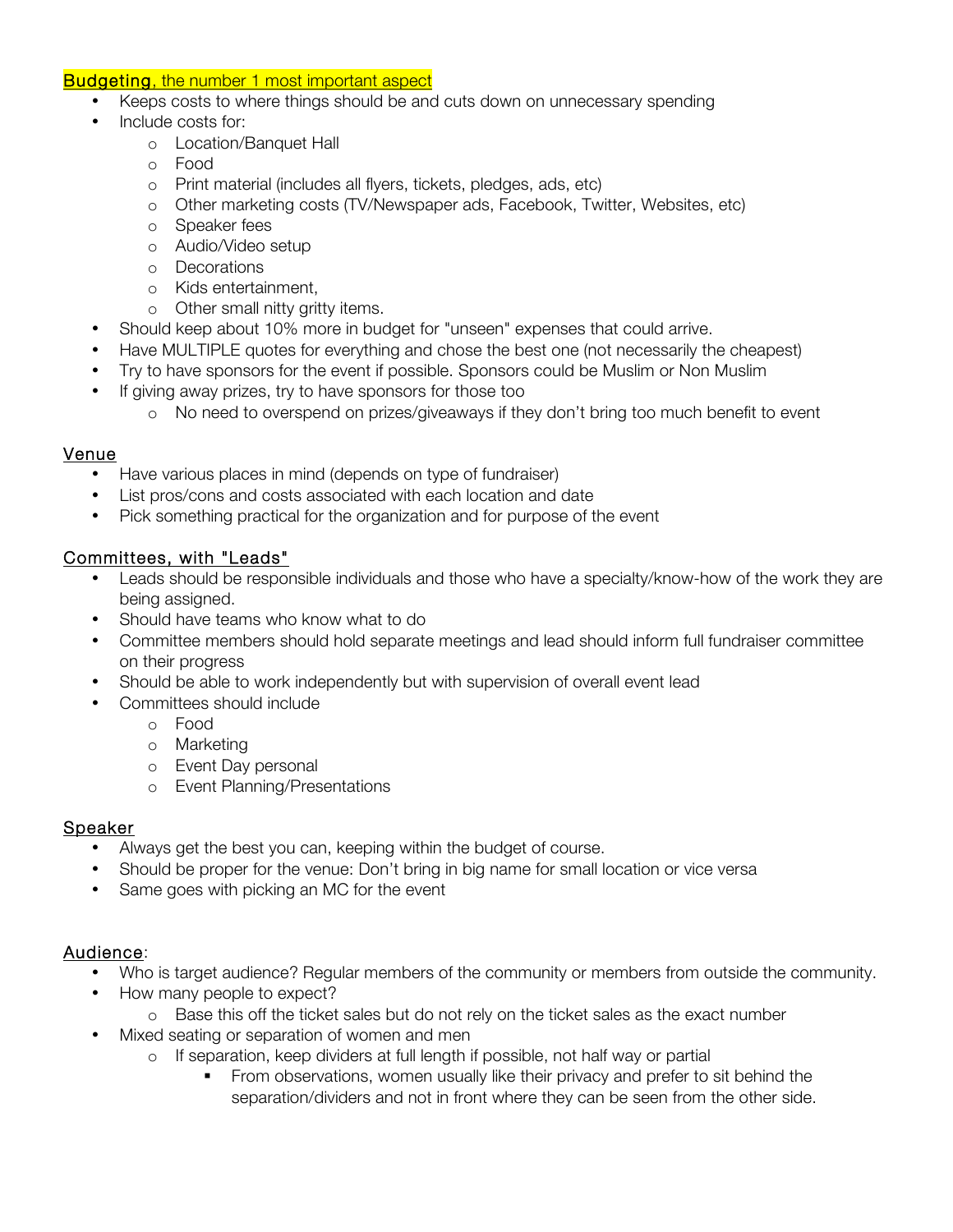## Committees and their responsibilities

### Event Planning/Presentations

- Plan what and who (number of volunteers/staff) will be needed on day of event
- Work with other committees
	- o Marketing
	- o Event day personal
	- o Food
- Set start time and schedule for event
	- o Talk to all committee members and inform them when they are needed at event
	- o Set realistic time frames for event (Specially what time event is expected to start)
		- Muslim community is almost always 1 hour late
		- **Make sure to know the prayer times of the day, people sometimes like to come after** praying (if event is not being held in a Masjid)
		- Set time for prayer and have space before hand
- Set number of presentations and talk to presenters/speakers
	- o Keep "buffer" times between speeches in case speakers/presenters go over
	- o Remind speakers if they go over on their time limit
- Inform guest speakers on what to talk about and purpose of event
	- o Also have MC that is informed of speakers and presenters and doesn't "read" cards at on the stage
- Have clear and easy data for people to stay informed
	- o Don't make presentations too detailed (too much information at once), but at the same time have enough info to get message across
	- o Make presentation informative and engaging, not boring (put some jokes in the presentation)
	- o Present the information in a timely manner and don't make it too long.
		- People have small attention spans, specially if food is being delayed
- Set fundraising time limit
	- o Don't keep going over and over too much, push it just enough but don't overdo it
	- o Don't hold people "hostage" to reach your goal

### Marketing

- Use email services
	- o Send out emails once a week as reminder and about 2 to 3 times for the week before and the week of the event.
	- o Use email services of different masjids and organizations if possible
- Use Social Networks
- Use Ads in Muslim publications and other media
- Use "Traditional" Flyers
	- o Place flyers in different locations
		- Masjids
		- Grocery Stores
		- Restaurants
		- Etc.
	- o Pass out flyers at different masjids after Jummah if possible
- Have sponsors promote your event if possible

# Food

- Cater to your full audience and do not make food too spicy or too bland
- Have dishes from all ethnic groups to have the audience feel inclusive
- Get multiple quotes from different vendors
- Ask Banquet hall or place of fundraiser what they will provide and what you have to bring
	- o If food provided from banquet hall, work with them on what you want
	- o Ask if outside dishes can be brought